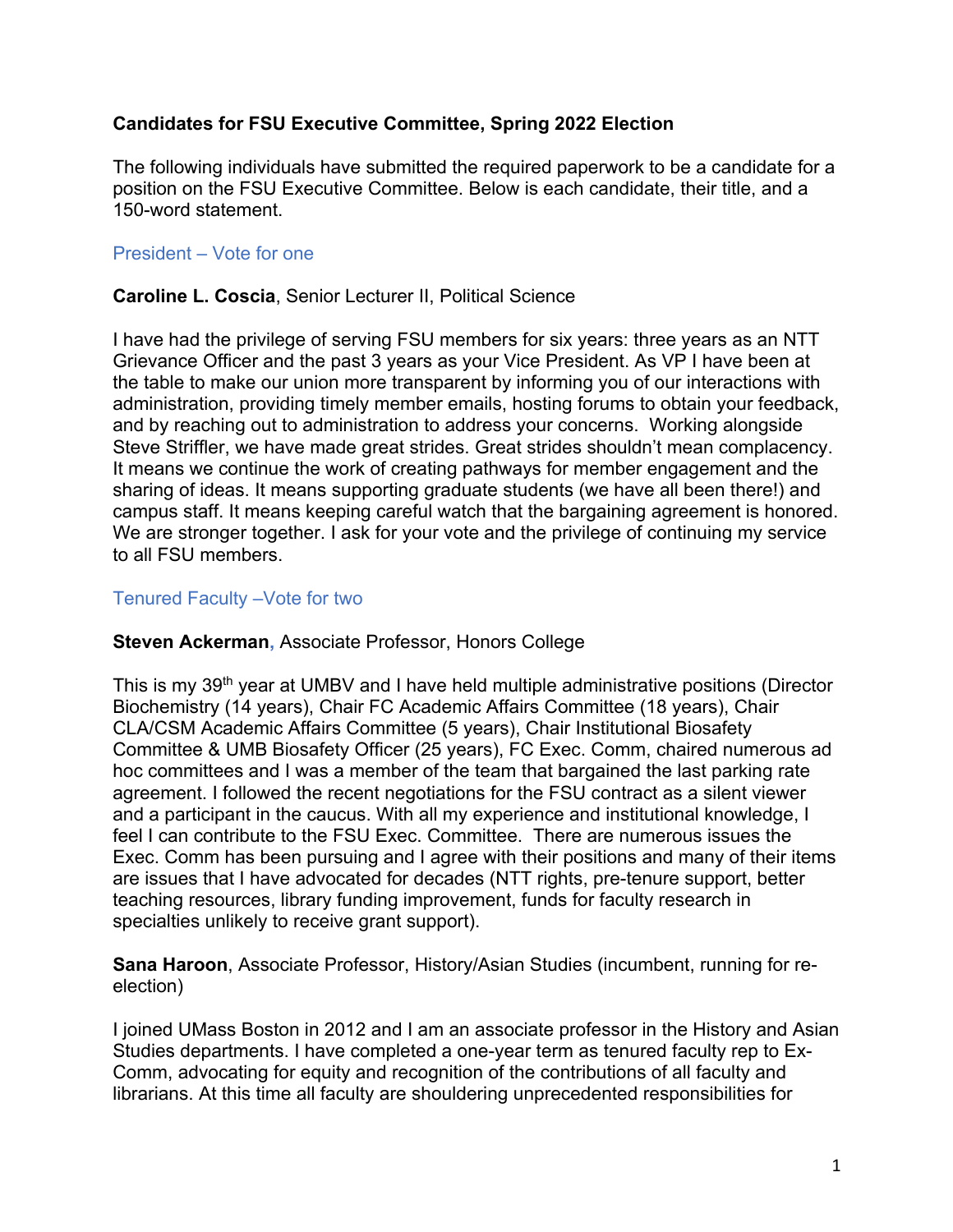revitalizing campus life and working remotely. International faculty face complex immigration and settlement challenges of their own. I seek to foster awareness, conversations and collaborations in addressing these issues.

**Maria Ivanova,** Associate Professor, Conflict Resolution, Human Security, and Global **Governance** 

As a student and scholar of institutions, I seek to understand when and why institutions function, when and why they fail, and what can be done about it. I am Associate Professor of Global Governance, Graduate Program Director of the MA and PhD programs in global governance and human security at the McCormack Graduate School, and Director of the Center for Governance and Sustainability. If elected to FSU, I will work to bring to the table the voices of faculty engaged in mission-driven science (social and lab science alike) and actively seek to make a difference in students' lives and in society. Graduate students are our colleagues and, as tenured faculty, we have a responsibility to mentor, coach, and lead by example. I will work on articulating the core conditions for student success and faculty success and the connections among them as well as on building the necessary partnerships to advance implementation.

### **Mary Oleskiewicz**, Professor, Performing Arts/Core faculty Honors College

The FSU must advocate for all faculty, regardless of rank or seniority. I bring 20 years of UMB experience to the table and have previously served on the executive committees for both the FSU and the CLA senate. I have also served on the faculty council and have participated in mediation cases witnessing the impact the FSU has in enforcing governance that supports our faculty success and well-being. In addition, my courses in Latin American and Caribbean topics bring me into regular contact with a diverse range of students, immigrants, and minorities, where I listen to their experiences and aspirations. As an active researcher and teacher in two UMB colleges, and as someone familiar with our community's wide-ranging interests and the university's inner workings, I interests pledge to be a strong and unwavering voice for our faculty's and students' best and to serve the university's urban mission.

### **Brian White**, Associate Professor, Biology

Since 1997, I have taught large and small classes to a wide range of levels. From my students, I have learned about their lives, their aspirations, and the daily struggles they go through to pursue an education. I have worked with colleagues to develop their skills as teachers; through this, I have seen their outstanding commitment to educating our students and the wide range of environments where they teach. On sabbatical, I have seen how different universities are structured and experienced the advantages and disadvantages of these approaches. I have also served as Associate Provost for two years where I came to understand how and why the university administration operates as it does. I am now back in the classroom and I hope to use what I have learned to help faculty and staff do our best for our students and to thrive at UMass Boston.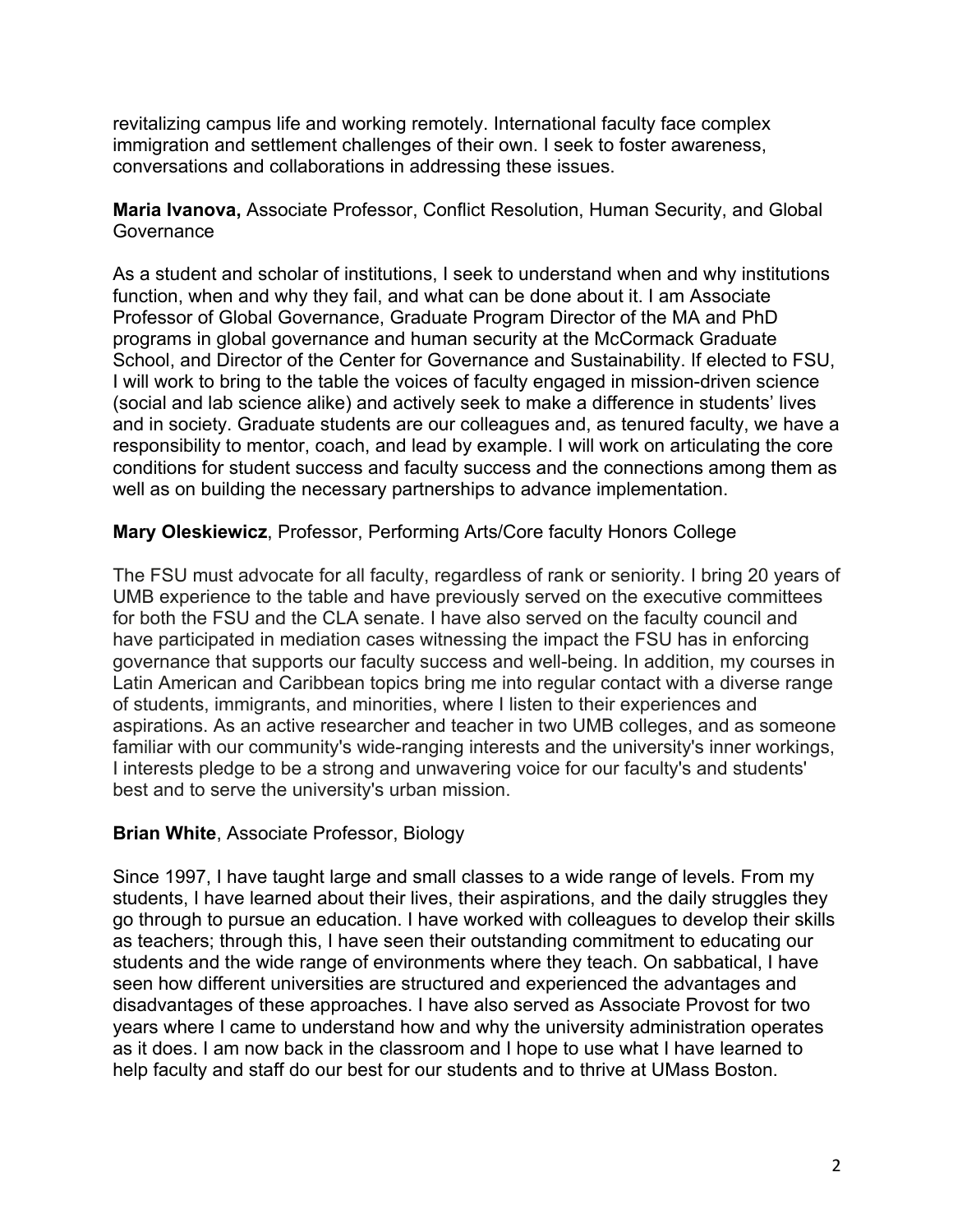## Non-Tenure Track Faculty – Vote for two

**Monique Fuguet**, Senior Lecturer, Mathematics (incumbent, running for re-election)

The pandemic has wrecked havoc in our world, but FSU didn't let abrupt shifts to remote teaching (and back) stop our advocacy for faculty/librarians. I am proud of our union's progress over the past two years, especially our contract bargaining with UMB (expanded bargaining, larger/more diverse bargaining team, shining light on how the administration responds to our proposals), and increased fairness/openness regarding matters of internal governance. Both are hard won improvements enhance the lowercase "d"-democratic nature of our union (changing the norm to facilitate sharing information/power with members, emphasizing equity/access within FSU and across campus, etc.).

Being on a team committed to enacting change is both exciting and tiring, but I have unfinished goals of improving FSU's financial health and budgeting processes, and therefore humbly ask for your vote.

**Linda Ai-Yun Liu**, Lecturer, Sociology (incumbent, running for re-election)

I am running for reelection as your NTT representative after having served my first term. I am proud to have served on an Executive Committee that is continually working towards greater transparency and democracy, and that has been at the front lines of defending faculty rights and employment since the onset of the COVID pandemic. I have been active in organizing some of these efforts, including convening an FSU Forum for NTT faculty issues and concerns, serving on the Contract Action Team that supported the Core Bargaining Team in its negotiation of our recently ratified contract, and helping with communications with members (including helping to edit The Point). If I am reelected, I will continue to fight for greater equity, inclusion, and working conditions, and aim to build NTT organizing reach and power.

### Librarian Representative-Vote for one

**Jessica Holden**, Reference Archivist/Librarian III, Healey Library (incumbent, running for re-election)

I am seeking re-election as the Librarian Representative on the FSU Executive Committee. Having served in this role since spring 2018, I have become increasingly involved with and dedicated to the work of the FSU, most recently serving on the Core Bargaining Team and as FSU Clerk. I am deeply committed to a fair and democratic union, not only for the librarians whom I represent but for all members. I am particularly committed to promoting racial justice on our campus, and to increasing and strengthening the FSU's collaboration with our sister unions at UMass Boston. I believe that if we are to create the antiracist and health promoting university that our Administration continually espouses, our labor unions need to be at the forefront of this work. I ask for your support in re-electing me as the FSU's sole Librarian Representative so that I may continue to fight on your behalf.